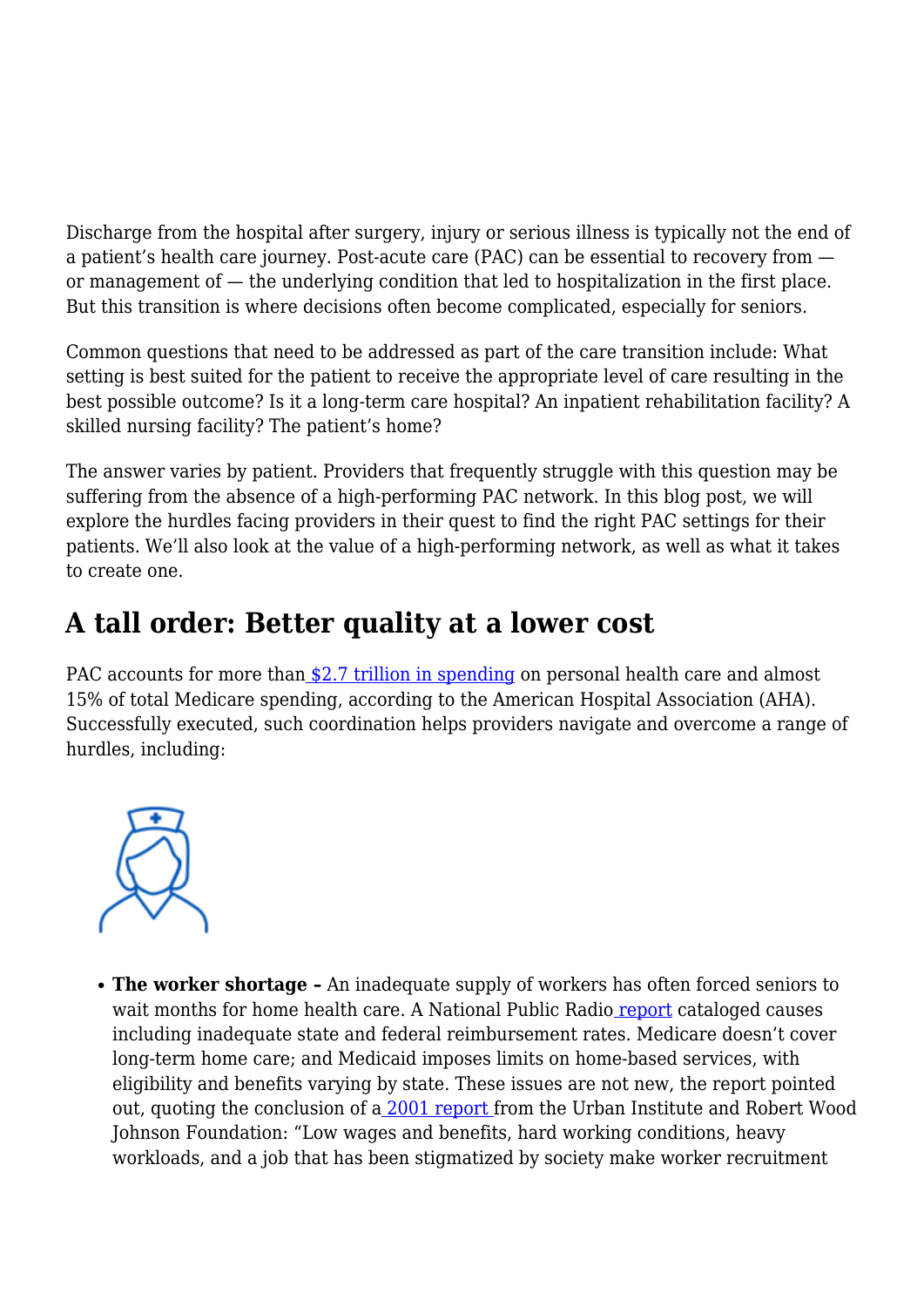and retention difficult." Two decades later, the struggles continue.

- **Limits on new admissions at some nursing homes** Staffing shortages have been the prime cause of admission limits. A September 2021 [survey](https://www.ahcancal.org/News-and-Communications/Fact-Sheets/FactSheets/Workforce-Survey-September2021.pdf) of 1,183 nursing home and assisted living providers by the American Health Care Association and National Center of Assisted Living (AHCA/NCAL) found that nearly all were asking staff to work overtime or extra shifts and that more than half were limiting new admissions.
- **COVID-19 –** It's hard to overstate the impact of the coronavirus on health care in general and specifically on the senior population. With COVID-19 variants running rampant in the United States, and more research being conducted regarding long-COVID symptoms among seniors, providers must be vigilant in addressing these effects.

Additional challenges are posed by seniors' [overwhelming desire](https://assets.aarp.org/rgcenter/ppi/liv-com/ib190.pdf) to receive care at home. Many providers haven't been able to keep up with the demand. While [Programs of All-](https://navihealth.com/essentialinsights/is-pace-a-missing-puzzle-piece-for-the-future-of-senior-care/)[Inclusive Care for the Elderly](https://navihealth.com/essentialinsights/is-pace-a-missing-puzzle-piece-for-the-future-of-senior-care/) (PACE) has shown promise in this area, it faces its own challenges, such as regulations and limits that have created long waiting lists; gaps between Medicaid eligibility and the expense of long-term home-based care; low pay and worker shortages; states that have not shifted Medicaid spending toward home care; and a lack of awareness about available programs.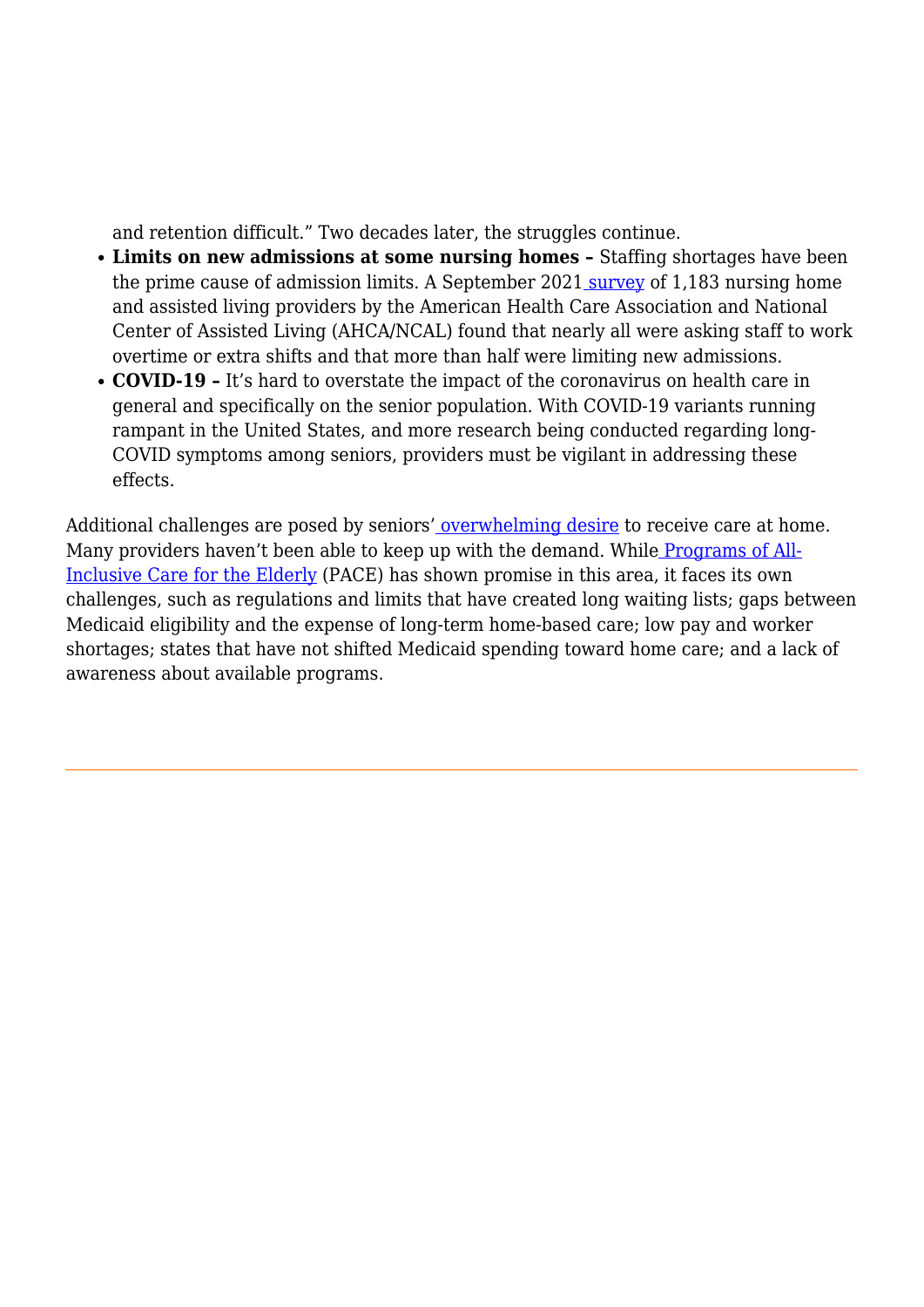

## In this episode: Dr. Charles Pu

For more on the importance of choosing the right care setting for your post-acute care needs, [click here](https://navihealth.com/essentialinsights/soap-notes-episode-three-featuring-dr-charles-pu/) to listen to **Dr. Charles Pu, Medical Director at Mass General Brigham Center for Population Health**, on the SOAP Notes podcast.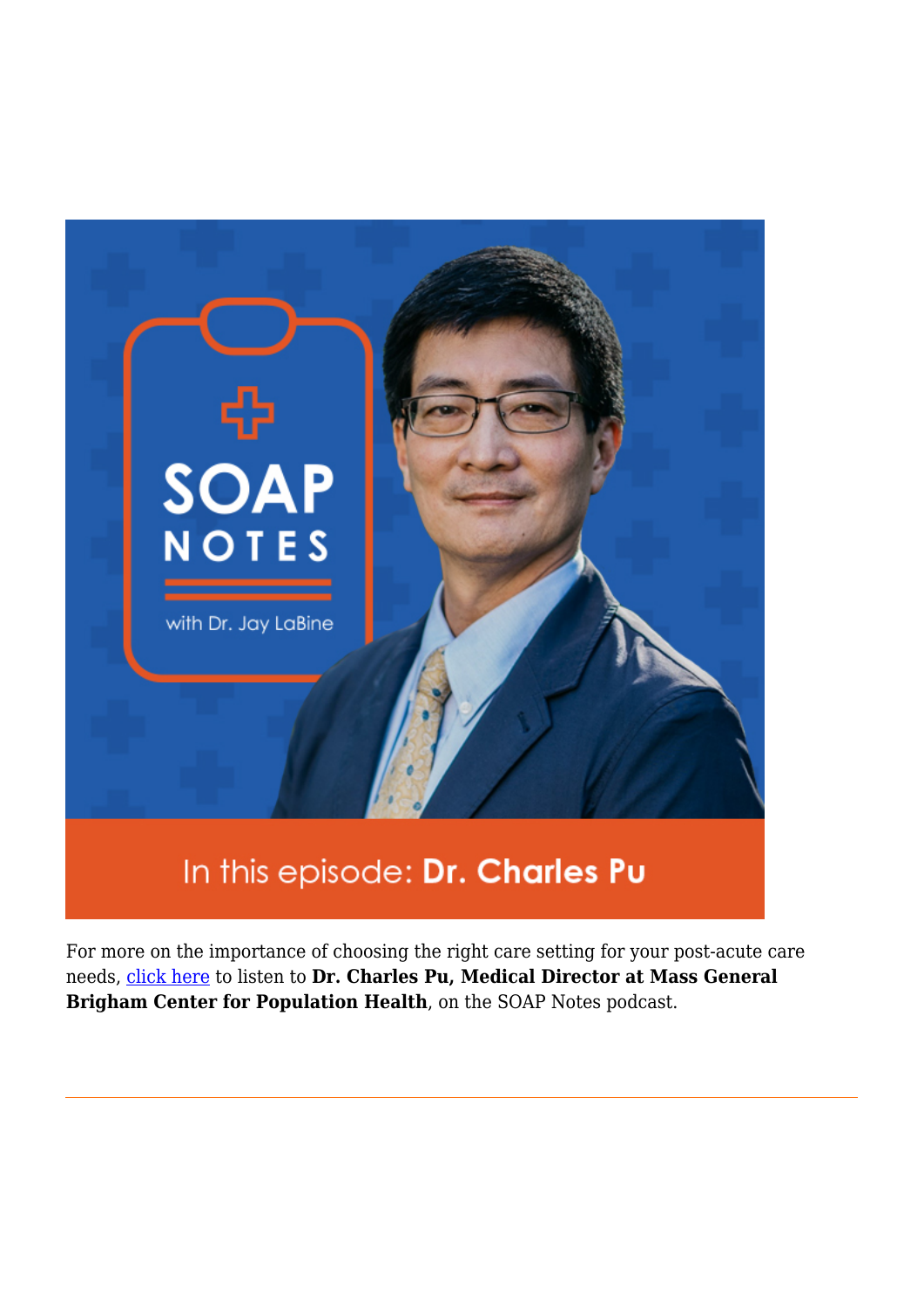## **The role of health systems and the value of PAC management**

Enabling seniors to live a more fulfilling life means providing a better, more personalized health care experience through a combination of dedicated people and innovative technology. Many provider organizations and health plans will need the expertise of a trusted partner (or partners) as they strive to meet the ever-changing health demands of an older population.



Healthcare Financial Management Association (HFMA) says that health systems are in a strong position to improve the overall value of PAC [because](https://www.hfma.org/topics/hfm/2018/may/60603.html):

- They are the main source of PAC referrals.
- Their clinical capabilities enable them to direct patients to the lowest-cost, highestquality care setting appropriate to each patient's unique condition.
- Their role, which includes network development and contracting, is central to the organization of service offerings.

Health systems need to be proactive in creating a successful PAC network for a number of reasons. Working within a high performing network means better outcomes reduced readmission rates and reduced overall costs. HFMA has identified four critical planning activities in the development and operations of such a network: market assessment, network evaluation, network design and consideration of strategic alignment operations.

## **Achieving a high-performing PAC network**

If a PAC management program is to enhance quality, cost-effectiveness and — most importantly — health outcomes, it must decrease the unnecessary use of skilled nursing facilities (SNFs) and reduce preventable readmissions.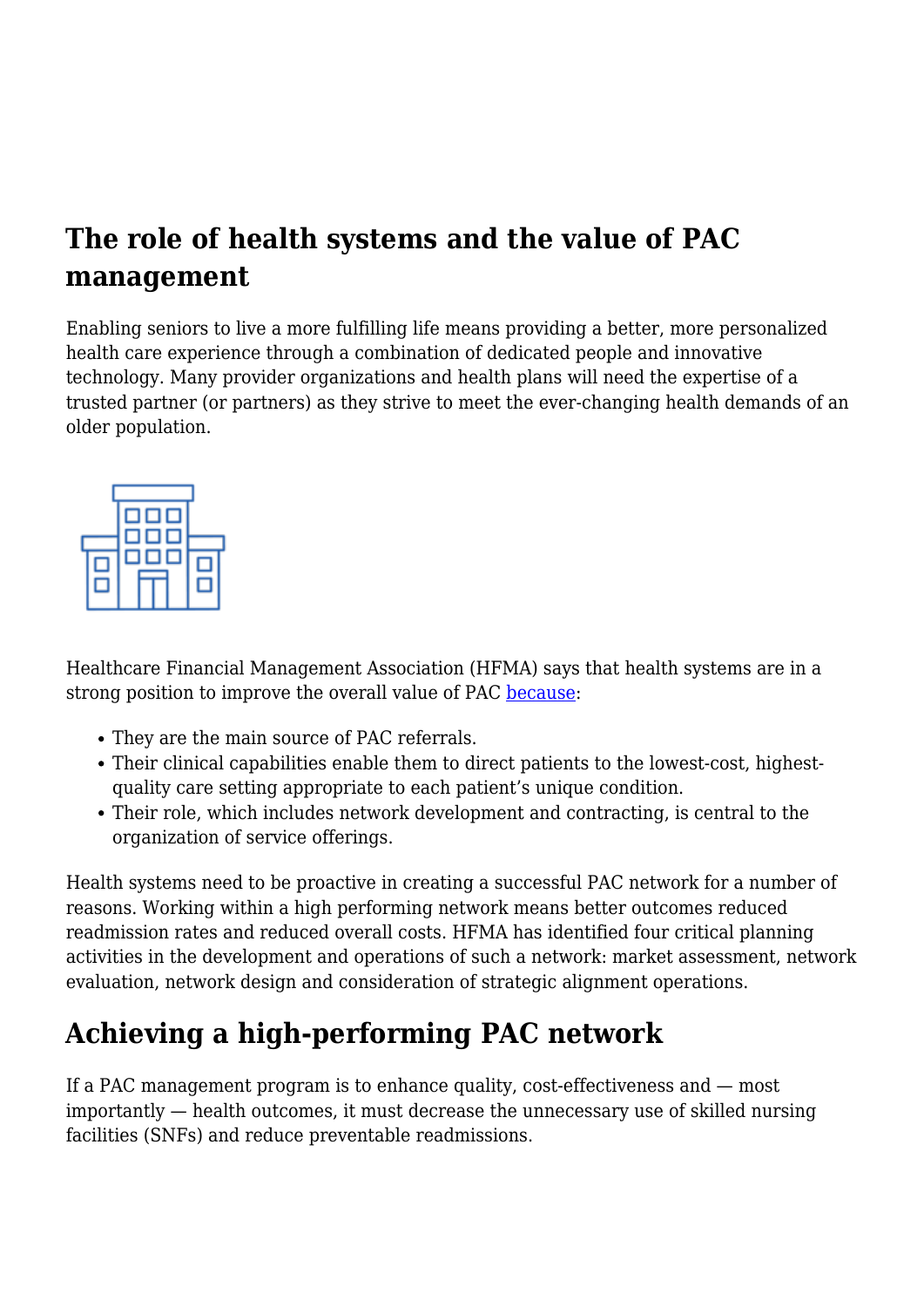

The key to successful PAC management is the use of extensive patient data along with assessment tools to develop a custom PAC plan for each patient. This enables physicians and case managers to make evidence-based decisions on the optimal discharge plan based on a patient's unique medical condition and functional needs. Timely, relevant data should guide the establishment of real, measurable goals on SNF utilization and patient outcomes. Regular meetings with providers offer information and education on expectations and how to achieve them. Such an approach ensures that patients are discharged to the most appropriate PAC setting, increases the quality of care, improves patient satisfaction, reduces readmissions and, when possible, helps patients return home faster without a decline in quality.

But in order to achieve a high-performing network, it starts from the top down. Health system executives need to buy in to improving their PAC network and engaging in as many facilities as they can. After all, the bigger the umbrella, the more options that the patients will have.

Now that you have buy-in from executives, what's the next step toward an optimal PAC network? Here are a few things that you need to put on your to-do list:

- Conduct a severity-adjusted network comparison
- Positively impact the performance of your network
- Drive a high-performing network strategy
- Identify top performers
- Objectively measure outcomes
- Look for improvement opportunities

This is not a new topic, by any means. Health systems have been working toward optimizing